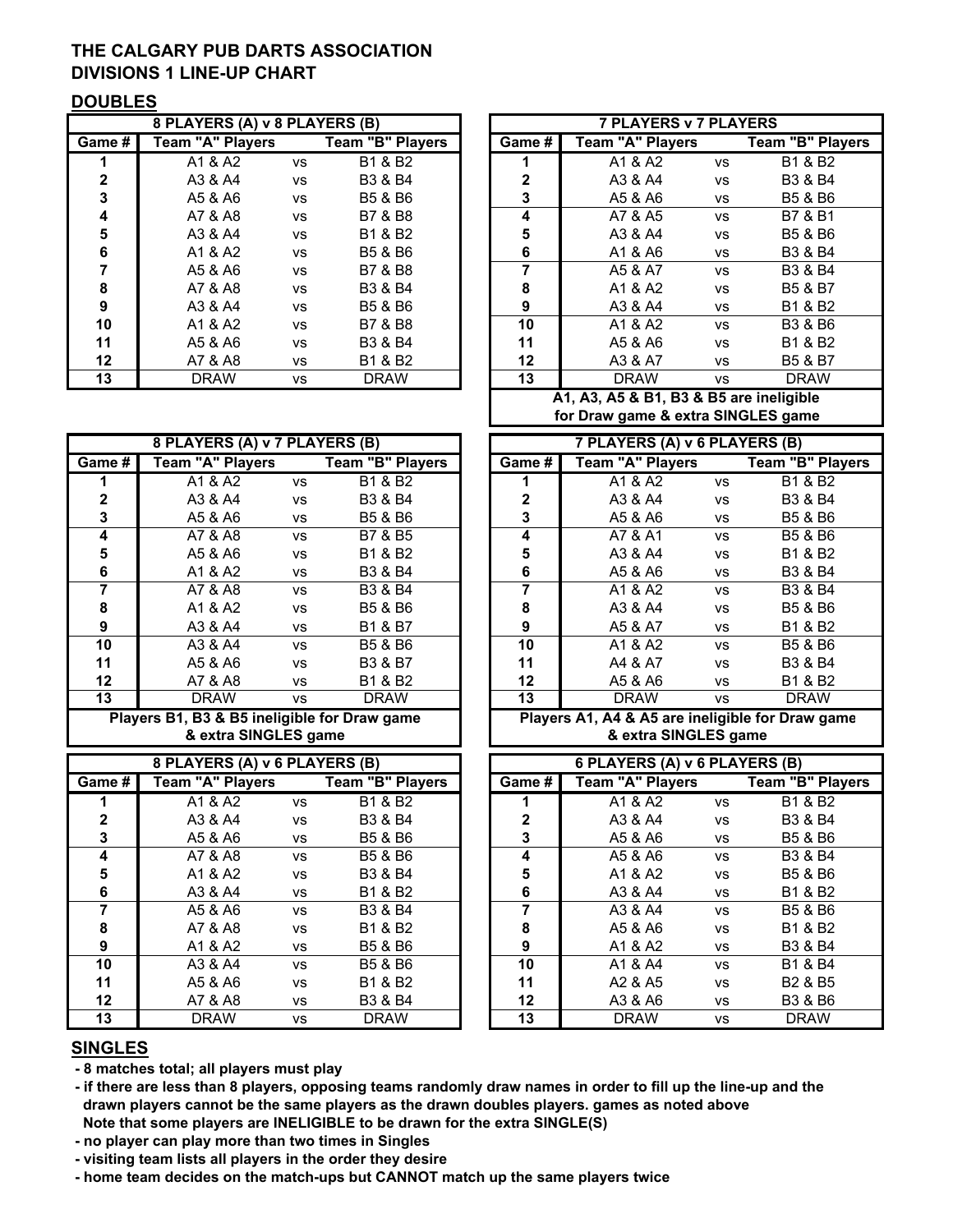# THE CALGARY PUB DARTS ASSOCIATION DIVISION 1 - LINE-UP CHART WHEN THERE ARE ONLY 5 PLAYERS

## **DOUBLES**

|         | 8 PLAYERS (A) v 5 PLAYERS (B) |           |                                 |         | 6 PLAYERS (A) v 5 PLAYERS (B) |              |                                 |
|---------|-------------------------------|-----------|---------------------------------|---------|-------------------------------|--------------|---------------------------------|
| Game #  | <b>Team "A" Players</b>       |           | Team "B" Players                | Game #  | <b>Team "A" Players</b>       |              | Team "B" Players                |
|         | A1 & A2                       | <b>VS</b> | <b>B1 &amp; B2</b>              |         | A1 & A2                       | v            | <b>B1 &amp; B2</b>              |
| 2       | A3 & A4                       | <b>VS</b> | B3 & B4                         | 2       | A3 & A4                       | v            | B3 & B4                         |
| 3       | A5 & A6                       | <b>VS</b> | B5                              | 3       | A5 & A6                       | v            | B5                              |
| 4       | A7 & A8                       | <b>VS</b> | <b>B3 &amp; B5</b>              | 4       | A5 & A6                       | $\mathsf{v}$ | B <sub>2</sub> & B <sub>3</sub> |
| 5       | A1 & A2                       | <b>VS</b> | B4                              | 5       | A1 & A2                       | v            | B4 & B5                         |
| 6       | A3 & A4                       | <b>VS</b> | B1 & B2                         | 6       | A3 & A4                       | v            | B1                              |
|         | A5 & A6                       | <b>VS</b> | B <sub>2</sub> & B <sub>4</sub> |         | A3 & A4                       | v            | B <sub>2</sub> & B <sub>5</sub> |
| 8       | A7 & A8                       | <b>VS</b> | <b>B1</b>                       | 8       | A5 & A6                       | v            | B1 & B4                         |
| 9       | A1 & A2                       | <b>VS</b> | B3 & B5                         | 9       | A1 & A2                       | v            | B3                              |
| 10      | A3 & A4                       | <b>VS</b> | <b>B2</b>                       | 10      | A1 & A2                       | v            | B3 & B5                         |
| 11      | A5 & A6                       | <b>VS</b> | B1 & B5                         | 11      | A3 & A4                       | v            | <b>B1 &amp; B4</b>              |
| $12 \,$ | A7 & A8                       | <b>VS</b> | B3 & B4                         | $12 \,$ | A5 & A6                       | v            | B2                              |
| 13      | <b>DRAW</b>                   | <b>VS</b> | <b>DRAW</b>                     | 13      | <b>DRAW</b>                   | <b>VS</b>    | <b>DRAW</b>                     |

|          | 7 PLAYERS (A) v 5 PLAYERS (B) |           |                                 |  |              | 5 PLAYERS (A) v 5 PLAYERS (B)       |           |                                 |
|----------|-------------------------------|-----------|---------------------------------|--|--------------|-------------------------------------|-----------|---------------------------------|
| Game $#$ | <b>Team "A" Players</b>       |           | <b>Team "B" Players</b>         |  | Game #       | Team "A" Players                    |           | <b>Team "B" Players</b>         |
|          | A1 & A2                       | <b>VS</b> | B1 & B2                         |  |              | A1 & A2                             | v         | B1 & B2                         |
| 2        | A3 & A4                       | <b>VS</b> | B3 & B4                         |  | $\mathbf{2}$ | A3 & A4                             | v         | B3 & B4                         |
| 3        | A5 & A6                       | <b>VS</b> | <b>B5</b>                       |  | 3            | A1 & A2                             | v         | B3 & B5                         |
| 4        | A1 & A7                       | <b>VS</b> | <b>B4</b>                       |  | 4            | A3 & A5                             | v         | B1 & B2                         |
| 5        | A3 & A4                       | <b>VS</b> | B1 & B5                         |  | 5            | A3 & A5                             | v         | <b>B3 &amp; B5</b>              |
| 6        | A5 & A6                       | <b>VS</b> | B <sub>2</sub> & B <sub>3</sub> |  | 6            | A2 & A4                             | v         | B <sub>2</sub> & B <sub>4</sub> |
| 7        | A1 & A2                       | <b>VS</b> | B3 & B5                         |  | 7            | A3 & A4                             | v         | B1 & B5                         |
| 8        | A3 & A4                       | <b>VS</b> | B2                              |  | 8            | A1 & A5                             | v         | B3 & B4                         |
| 9        | A5 & A7                       | <b>VS</b> | B1 & B4                         |  | 9            | <b>DRAW</b>                         | <b>VS</b> | <b>DRAW</b>                     |
| 10       | A1 & A3                       | <b>VS</b> | <b>B3</b>                       |  |              | Match will only be worth 15 points: |           |                                 |
| 11       | A2 & A6                       | <b>VS</b> | B1 & B4                         |  |              | 9 Doubles & 6 Singles games         |           |                                 |
| 12       | A5 & A7                       | <b>VS</b> | B <sub>2</sub> & B <sub>5</sub> |  |              |                                     |           |                                 |
| 13       | <b>DRAW</b>                   | <b>VS</b> | <b>DRAW</b>                     |  |              |                                     |           |                                 |

|                         | 8 PLAYERS (A) v 5 PLAYERS (B) |           |                                 |        |             | 6 PLAYERS (A) v 5 PLAYERS (B) |              |                                 |
|-------------------------|-------------------------------|-----------|---------------------------------|--------|-------------|-------------------------------|--------------|---------------------------------|
| me #                    | Team "A" Players              |           | Team "B" Players                | Game # |             | Team "A" Players              |              | Team "B" Players                |
|                         | A1 & A2                       | <b>VS</b> | <b>B1 &amp; B2</b>              |        |             | A1 & A2                       | v            | B1 & B2                         |
| $\mathbf{2}$            | A3 & A4                       | <b>VS</b> | <b>B3 &amp; B4</b>              |        | $\mathbf 2$ | A3 & A4                       | v            | B3 & B4                         |
| $\mathbf{3}$            | A5 & A6                       | <b>VS</b> | B5                              |        | 3           | A5 & A6                       | v            | B <sub>5</sub>                  |
| $\overline{\mathbf{4}}$ | A7 & A8                       | <b>VS</b> | B3 & B5                         |        | 4           | A5 & A6                       | $\mathsf{V}$ | B <sub>2</sub> & B <sub>3</sub> |
| $5\phantom{1}$          | A1 & A2                       | <b>VS</b> | B4                              |        | 5           | A1 & A2                       | v            | B4 & B5                         |
| 6                       | A3 & A4                       | <b>VS</b> | B1 & B2                         |        | 6           | A3 & A4                       | v            | <b>B1</b>                       |
| $\overline{7}$          | A5 & A6                       | <b>VS</b> | B <sub>2</sub> & B <sub>4</sub> |        |             | A3 & A4                       | $\mathsf{v}$ | B <sub>2</sub> & B <sub>5</sub> |
| 8                       | A7 & A8                       | <b>VS</b> | <b>B1</b>                       |        | 8           | A5 & A6                       | v            | B1 & B4                         |
| 9                       | A1 & A2                       | VS        | B3 & B5                         |        | 9           | A1 & A2                       | v            | B <sub>3</sub>                  |
| 10 <sub>1</sub>         | A3 & A4                       | <b>VS</b> | <b>B2</b>                       |        | 10          | A1 & A2                       | $\mathsf{v}$ | <b>B3 &amp; B5</b>              |
| 11                      | A5 & A6                       | <b>VS</b> | B1 & B5                         |        | 11          | A3 & A4                       | $\mathsf{v}$ | <b>B1 &amp; B4</b>              |
| 12 <sub>2</sub>         | A7 & A8                       | VS        | B3 & B4                         |        | 12          | A5 & A6                       | v            | <b>B2</b>                       |
| 13                      | <b>DRAW</b>                   | <b>VS</b> | <b>DRAW</b>                     |        | 13          | <b>DRAW</b>                   | <b>VS</b>    | <b>DRAW</b>                     |

|                                              | 5 PLAYERS (A) v 5 PLAYERS (B)                   |   |                                 |  |  |  |  |  |  |  |  |  |
|----------------------------------------------|-------------------------------------------------|---|---------------------------------|--|--|--|--|--|--|--|--|--|
| Game #                                       | <b>Team "A" Players</b>                         |   | <b>Team "B" Players</b>         |  |  |  |  |  |  |  |  |  |
| 1                                            | A1 & A2                                         | v | B <sub>1</sub> & B <sub>2</sub> |  |  |  |  |  |  |  |  |  |
| $\mathbf{2}$                                 | A3 & A4                                         | v | <b>B3 &amp; B4</b>              |  |  |  |  |  |  |  |  |  |
| 3                                            | A1 & A2                                         | v | <b>B3 &amp; B5</b>              |  |  |  |  |  |  |  |  |  |
| 4                                            | B <sub>1</sub> & B <sub>2</sub><br>A3 & A5<br>v |   |                                 |  |  |  |  |  |  |  |  |  |
| 5                                            | A3 & A5                                         | v | <b>B3 &amp; B5</b>              |  |  |  |  |  |  |  |  |  |
| 6                                            | A2 & A4                                         | v | B <sub>2</sub> & B <sub>4</sub> |  |  |  |  |  |  |  |  |  |
| 7                                            | A3 & A4                                         | v | <b>B1 &amp; B5</b>              |  |  |  |  |  |  |  |  |  |
| 8                                            | A1 & A5                                         | v | B3 & B4                         |  |  |  |  |  |  |  |  |  |
| <b>DRAW</b><br><b>DRAW</b><br>9<br><b>VS</b> |                                                 |   |                                 |  |  |  |  |  |  |  |  |  |
| Match will only be worth 15 points:          |                                                 |   |                                 |  |  |  |  |  |  |  |  |  |
|                                              | 9 Doubles & 6 Singles games                     |   |                                 |  |  |  |  |  |  |  |  |  |

# SINGLES

Team that only has 5 Players AUTOMATICALLY DEFAULTS 2 SINGLE games

Only 1 Singles game will be drawn.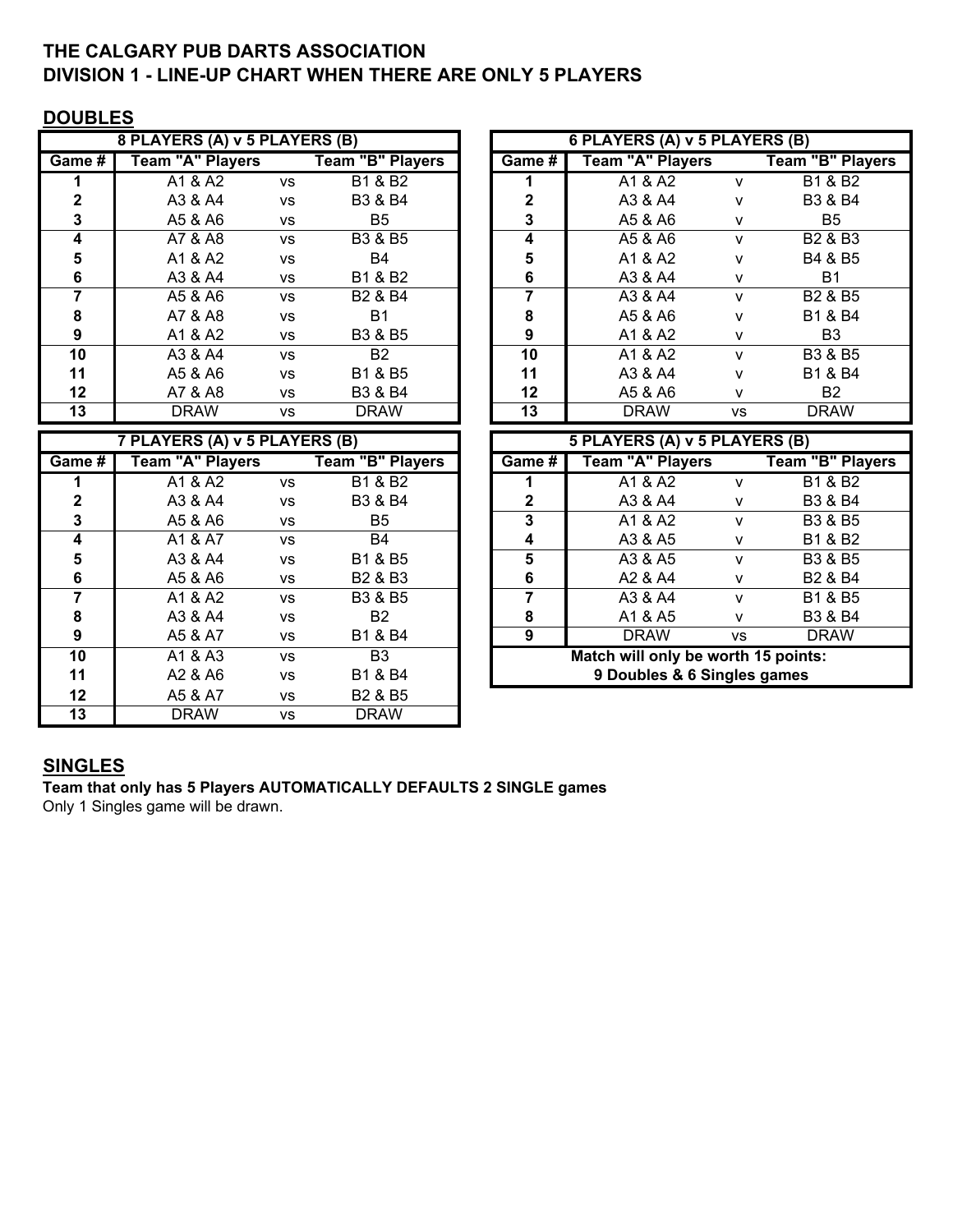# THE CALGARY PUB DARTS ASSOCIATION DIVISIONS 2, 3 & 4 LINE-UP CHART

### DOUBLES

|        | 8 PLAYERS (A) v 8 PLAYERS (B) |           |                         |        | <b>7 PLAYERS v 7 PLAYERS</b> |           |                    |
|--------|-------------------------------|-----------|-------------------------|--------|------------------------------|-----------|--------------------|
| Game # | <b>Team "A" Players</b>       |           | <b>Team "B" Players</b> | Game # | Team "A" Players             |           | Team "B" Pla       |
|        | A1 & A2                       | <b>VS</b> | B1 & B2                 |        | A1 & A2                      | <b>VS</b> | <b>B1 &amp; B2</b> |
|        | A3 & A4                       | <b>VS</b> | B3 & B4                 |        | A3 & A4                      | <b>VS</b> | <b>B3 &amp; B4</b> |
| 3      | A5 & A6                       | <b>VS</b> | B5 & B6                 | 3      | A5 & A6                      | <b>VS</b> | <b>B5 &amp; B6</b> |
| 4      | A7 & A8                       | <b>VS</b> | B7 & B8                 | 4      | A7 & A5                      | <b>VS</b> | <b>B7 &amp; B1</b> |
| 5      | A3 & A4                       | <b>VS</b> | B1 & B2                 | 5      | A3 & A4                      | <b>VS</b> | <b>B5 &amp; B6</b> |
| 6      | A1 & A2                       | <b>VS</b> | B5 & B6                 | 6      | A1 & A6                      | <b>VS</b> | <b>B3 &amp; B4</b> |
|        | A5 & A6                       | <b>VS</b> | B7 & B8                 |        | A5 & A7                      | <b>VS</b> | <b>B3 &amp; B4</b> |
| 8      | A7 & A8                       | <b>VS</b> | B3 & B4                 | 8      | A1 & A2                      | <b>VS</b> | <b>B5 &amp; B7</b> |
| 9      | <b>DRAW</b>                   | VS        | <b>DRAW</b>             | 9      | A3 & A4                      | <b>VS</b> | <b>B1 &amp; B2</b> |

| , , , , , , , |                               |           |                         |        |                                            |           |                         |  |  |  |
|---------------|-------------------------------|-----------|-------------------------|--------|--------------------------------------------|-----------|-------------------------|--|--|--|
|               | 8 PLAYERS (A) v 8 PLAYERS (B) |           |                         |        | <b>7 PLAYERS v 7 PLAYERS</b>               |           |                         |  |  |  |
| Game #        | <b>Team "A" Players</b>       |           | <b>Team "B" Players</b> | Game # | <b>Team "A" Players</b>                    |           | <b>Team "B" Players</b> |  |  |  |
|               | A1 & A2                       | <b>VS</b> | B1 & B2                 |        | A1 & A2                                    | <b>VS</b> | B1 & B2                 |  |  |  |
| 2             | A3 & A4                       | <b>VS</b> | B3 & B4                 | 2      | A3 & A4                                    | <b>VS</b> | B3 & B4                 |  |  |  |
| 3             | A5 & A6                       | <b>VS</b> | B5 & B6                 | 3      | A5 & A6                                    | <b>VS</b> | B5 & B6                 |  |  |  |
| 4             | A7 & A8                       | <b>VS</b> | B7 & B8                 | 4      | A7 & A5                                    | <b>VS</b> | B7 & B1                 |  |  |  |
| 5             | A3 & A4                       | <b>VS</b> | B1 & B2                 | 5      | A3 & A4                                    | <b>VS</b> | B5 & B6                 |  |  |  |
| 6             | A1 & A2                       | <b>VS</b> | B5 & B6                 | 6      | A1 & A6                                    | <b>VS</b> | B3 & B4                 |  |  |  |
|               | A5 & A6                       | <b>VS</b> | B7 & B8                 |        | A5 & A7                                    | <b>VS</b> | B3 & B4                 |  |  |  |
| 8             | A7 & A8                       | <b>VS</b> | B3 & B4                 | 8      | A1 & A2                                    | <b>VS</b> | B5 & B7                 |  |  |  |
| 9             | <b>DRAW</b>                   | <b>VS</b> | <b>DRAW</b>             | 9      | A3 & A4                                    | <b>VS</b> | B1 & B2                 |  |  |  |
|               |                               |           |                         |        | Players 1, 3, 4 & 5 (A & B) are INELIGIBLE |           |                         |  |  |  |

| Team "A" Players                       |           | <b>Team "B" Players</b> |  | Game #         | Team "A" Players                       |           | <b>Team "B" Players</b>                                        |
|----------------------------------------|-----------|-------------------------|--|----------------|----------------------------------------|-----------|----------------------------------------------------------------|
| A1 & A2                                | <b>VS</b> | <b>B1 &amp; B2</b>      |  |                | A1 & A2                                | <b>VS</b> | <b>B1 &amp; B2</b>                                             |
| A3 & A4                                | <b>VS</b> | B3 & B4                 |  | 2              | A3 & A4                                | <b>VS</b> | B3 & B4                                                        |
| A5 & A6                                | <b>VS</b> | B5 & B6                 |  | 3              | A5 & A6                                | <b>VS</b> | B5 & B6                                                        |
| A7 & A8                                | <b>VS</b> | B7 & B5                 |  | 4              | A7 & A1                                | <b>VS</b> | B5 & B6                                                        |
| A5 & A6                                | <b>VS</b> | B1 & B2                 |  | 5              | A3 & A4                                | <b>VS</b> | B1 & B2                                                        |
| A1 & A2                                | <b>VS</b> | B3 & B4                 |  | 6              | A5 & A6                                | <b>VS</b> | B3 & B4                                                        |
| A7 & A8                                | <b>VS</b> | B3 & B4                 |  | $\overline{7}$ | A1 & A2                                | <b>VS</b> | B3 & B4                                                        |
| A1 & A2                                | <b>VS</b> | B5 & B6                 |  | 8              | A3 & A4                                | <b>VS</b> | B5 & B6                                                        |
| A3 & A4                                | <b>VS</b> | B1 & B7                 |  | 9              | A5 & A7                                | <b>VS</b> | B1 & B2                                                        |
| Players B1, B3, B4 & B5 are INELIGIBLE |           |                         |  |                |                                        |           |                                                                |
|                                        |           |                         |  |                | Players A1, A3, A4 & A5 are INELIGIBLE |           |                                                                |
| for extra SINGLES game                 |           |                         |  |                | for extra SINGLES game                 |           |                                                                |
| 8 PLAYERS (A) v 6 PLAYERS (B)          |           |                         |  |                | 6 PLAYERS (A) v 6 PLAYERS (B)          |           |                                                                |
| Game #<br><b>Team "A" Players</b>      |           | <b>Team "B" Players</b> |  | Game #         | <b>Team "A" Players</b>                |           | <b>Team "B" Players</b>                                        |
| A1 & A2                                | <b>VS</b> | <b>B1 &amp; B2</b>      |  |                | A1 & A2                                | <b>VS</b> | <b>B1 &amp; B2</b>                                             |
| A3 & A4                                | <b>VS</b> | B3 & B4                 |  | $\mathbf{2}$   | A3 & A4                                | VS        | B3 & B4                                                        |
| A5 & A6                                | VS        | B5 & B6                 |  | 3              | A5 & A6                                | VS        | B5 & B6                                                        |
| A7 & A8                                | <b>VS</b> | B5 & B6                 |  | 4              | A5 & A6                                | <b>VS</b> | B3 & B4                                                        |
| A1 & A2                                | <b>VS</b> | B3 & B4                 |  | 5              | A1 & A2                                | <b>VS</b> | B5 & B6                                                        |
| A3 & A4                                | VS        | B1 & B2                 |  | 6              | A3 & A4                                | VS        | B1 & B2                                                        |
|                                        |           |                         |  |                |                                        |           | 8 PLAYERS (A) V / PLAYERS (B)<br>/ PLAYERS (A) V 6 PLAYERS (B) |

|                                      |    |                  | for extra SINGLES game |                               |    |                    |  |  |  |
|--------------------------------------|----|------------------|------------------------|-------------------------------|----|--------------------|--|--|--|
| <b>8 PLAYERS (A) v 7 PLAYERS (B)</b> |    |                  |                        | 7 PLAYERS (A) v 6 PLAYERS (B) |    |                    |  |  |  |
| Team "A" Players                     |    | Team "B" Players | Game # I               | Team "A" Players              |    | Team "B" Players   |  |  |  |
| A1 & A2                              | vs | B1 & B2          |                        | A1 & A2                       | ٧S | B1 & B2            |  |  |  |
| A3 & A4                              | vs | B3 & B4          |                        | A3 & A4                       | ٧S | <b>B3 &amp; B4</b> |  |  |  |

|             | 8 PLAYERS (A) v 6 PLAYERS (B) |           |                  | 6 PLAYERS (A) v 6 PLAYERS (B) |                         |           |                    |  |  |
|-------------|-------------------------------|-----------|------------------|-------------------------------|-------------------------|-----------|--------------------|--|--|
| ne # l      | <b>Team "A" Players</b>       |           | Team "B" Players | Game #                        | <b>Team "A" Players</b> |           | Team "B" Players   |  |  |
|             | A1 & A2                       | VS        | B1 & B2          |                               | A1 & A2                 | VS        | <b>B1 &amp; B2</b> |  |  |
| $\mathbf 2$ | A3 & A4                       | <b>VS</b> | B3 & B4          | $\mathbf{2}$                  | A3 & A4                 | <b>VS</b> | <b>B3 &amp; B4</b> |  |  |
| 3           | A5 & A6                       | <b>VS</b> | B5 & B6          | 3                             | A5 & A6                 | <b>VS</b> | B5 & B6            |  |  |
| 4           | A7 & A8                       | <b>VS</b> | B5 & B6          | 4                             | A5 & A6                 | <b>VS</b> | B3 & B4            |  |  |
| 5           | A1 & A2                       | <b>VS</b> | B3 & B4          | 5                             | A1 & A2                 | <b>VS</b> | <b>B5 &amp; B6</b> |  |  |
| 6           | A3 & A4                       | <b>VS</b> | B1 & B2          | 6                             | A3 & A4                 | <b>VS</b> | B1 & B2            |  |  |
|             | A5 & A6                       | VS        | B3 & B4          |                               | A3 & A4                 | <b>VS</b> | B5 & B6            |  |  |
| 8           | A7 & A8                       | <b>VS</b> | B1 & B2          | 8                             | A5 & A6                 | <b>VS</b> | B1 & B2            |  |  |
| 9           | A1 & A2                       | <b>VS</b> | B5 & B6          | 9                             | A1 & A2                 | VS        | <b>B3 &amp; B4</b> |  |  |

# SINGLES

- 8 matches total; all players must play
- if there are less than 8 players, opposing teams randomly draw names in order to fill up the line-up. The drawn players cannot be the players listed as INELIGIBLE as noted above.
- no player can play more than two times in Singles
- visiting team lists all players in the order they desire
- home team decides on the match-ups but CANNOT match up the same players twice